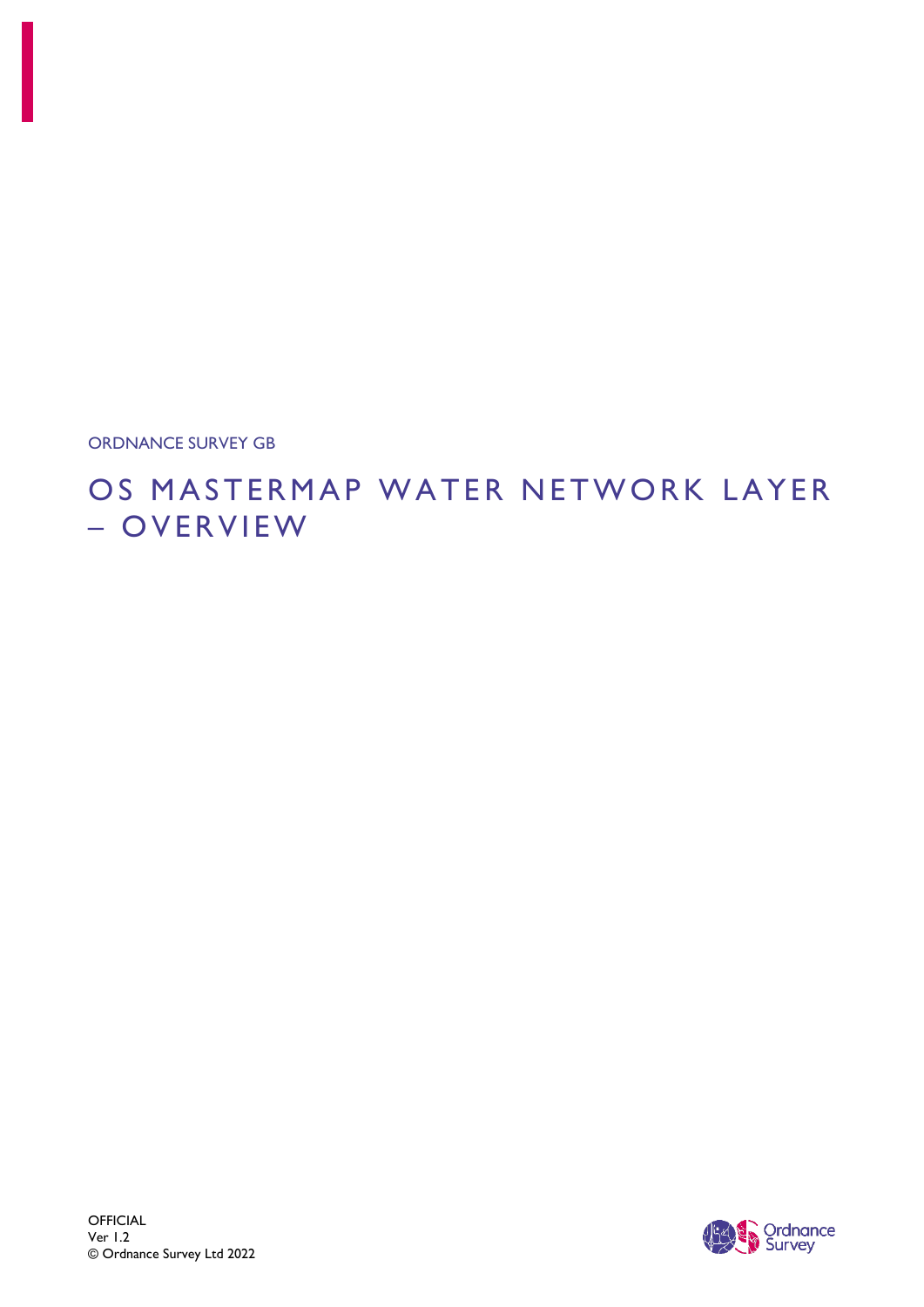#### **Version history**

| <b>Version</b> | <b>Date</b> | <b>Description</b>                                                                                               |
|----------------|-------------|------------------------------------------------------------------------------------------------------------------|
| $\mathbf{L}$   | 06/2015     | Minor updates.                                                                                                   |
| 1.2            | 01/2022     | Introduction of vector tiles and GeoPackage formats to the product.<br>Minor formatting updates to the document. |

#### **Purpose of this document**

This document provides information about and insight into the OS MasterMap Water Network Layer product and its potential applications. For information on the contents and structure of OS MasterMap Water Network Layer, please refer to the Getting Started Guide and Technical Specification.

The terms and conditions on which OS MasterMap Water Network Layer is made available to you and your organisation are contained in that Ordnance Survey customer contract. Please ensure your organisation has signed a valid current customer contract to be able to use OS MasterMap Water Network Layer.

We may change the information in this document at any time, giving you the notice period set out in your contract. We do not accept responsibility for the content of any third-party websites referenced or accessed in or through this document.

This document has been screened according to Ordnance Survey's Equality Scheme. If you have difficulty reading this information in its current format and would like to find out how to access it in a different format (braille, large print, computer disk or in another language), please contact us on: +44 (0)3456 05 05 05.

#### **Copyright in this document**

© Ordnance Survey Limited 2022. This document (including for the avoidance of doubt, any mapping images reproduced within it) is protected by copyright and apart from the rights expressly granted within this document to use the content, all rights are reserved. Any part of this document may be copied for use internally in your organisation or business so that you can use OS MasterMap Water Network Layer under the terms of your licence (but not otherwise).

No part of this document may be reproduced or transmitted in any form or by any means (including electronically) for commercial exploitation, onward sale or as free promotional material without getting the written consent of Ordnance Survey beforehand.

#### **Trademarks**

Ordnance Survey, OS, the OS Logos, OS MasterMap, OS Terrain, OS MasterMap Highways Network and TOID are registered trademarks, and OS MasterMap Water Network Layer is a trademark of Ordnance Survey, Britain's mapping agency.

#### **Contact details**

[OS website 'C](https://www.ordnancesurvey.co.uk/contact-us)ontact us' page [\(https://www.ordnancesurvey.co.uk/contact-us\)](https://www.ordnancesurvey.co.uk/contact-us).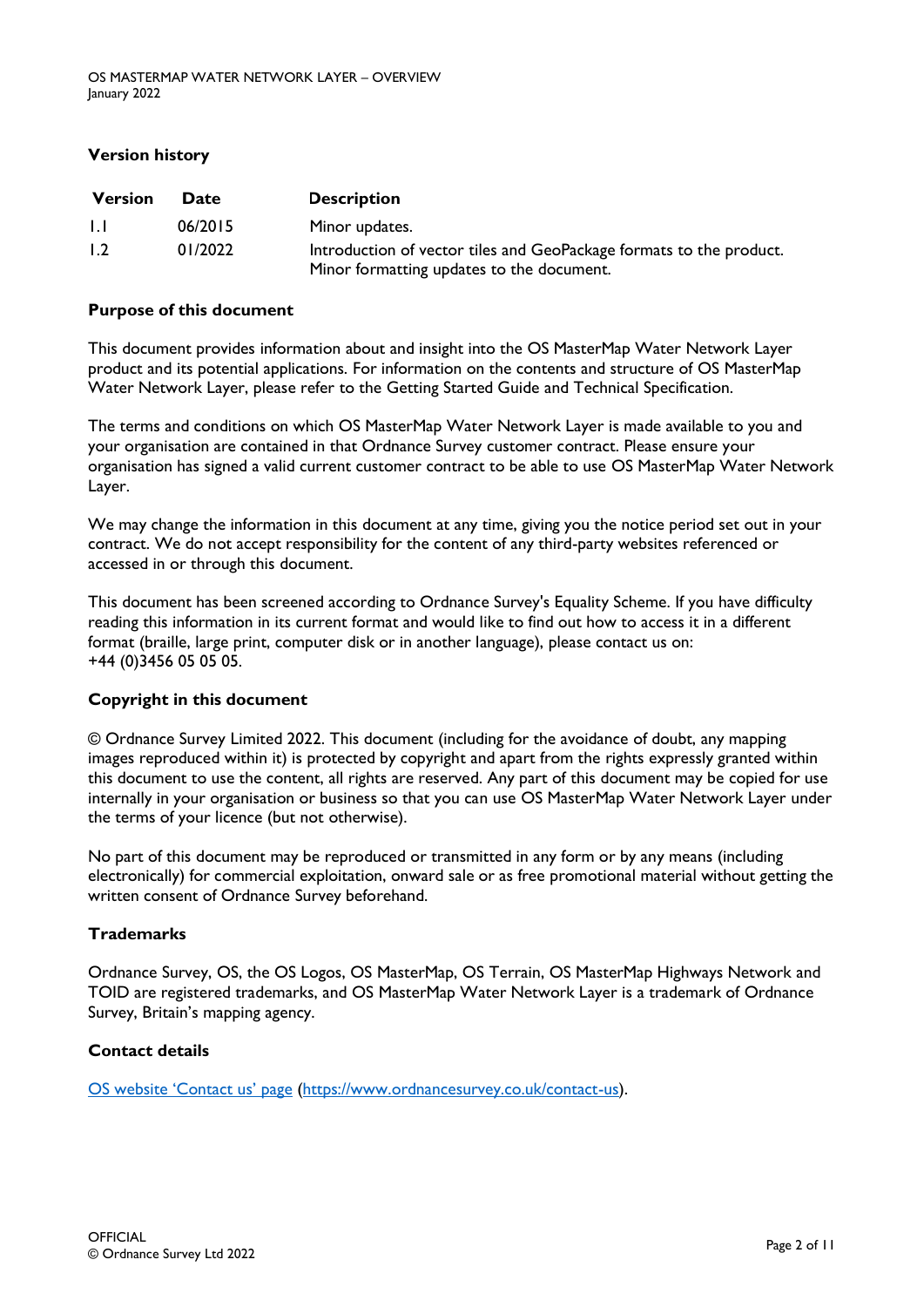# **Contents**

| $\mathbf{I}$ . |  |  |  |  |
|----------------|--|--|--|--|
| 1.1            |  |  |  |  |
| 1.2            |  |  |  |  |
| 2.             |  |  |  |  |
| 2.1            |  |  |  |  |
| 2.1.1          |  |  |  |  |
| 2.1.2          |  |  |  |  |
| 2.2            |  |  |  |  |
| 2.3            |  |  |  |  |
| 2.4            |  |  |  |  |
| 3.             |  |  |  |  |
| 3.1            |  |  |  |  |
| 3.2            |  |  |  |  |
| 3.3            |  |  |  |  |
| 3.4            |  |  |  |  |
| 3.5            |  |  |  |  |
|                |  |  |  |  |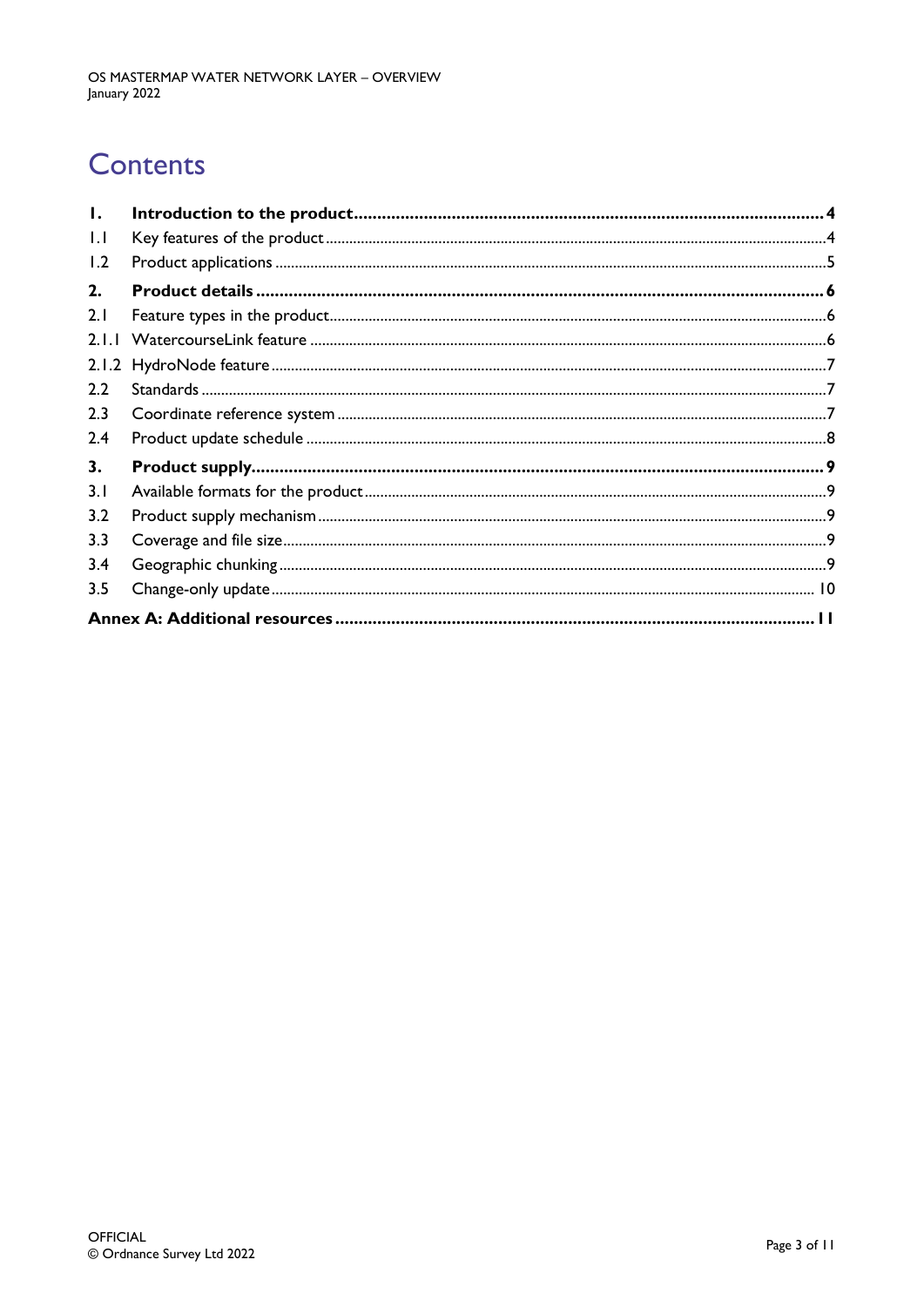# <span id="page-3-0"></span>1. Introduction to the product

OS MasterMap Water Network Layer is a three-dimensional digital representation of Great Britain's watercourses. The product includes rivers, streams, lakes, lochs and canals as a series of watercourse network lines. The network lines (links) are attributed to provide a range of information about the section of watercourse they depict. OS MasterMap Water Network Layer will significantly enhance systems used to manage waterways and rivers and the flood risk they pose.



*Figure 1: Example extract from OS MasterMap Water Network Layer showing WatercourseLink and HydroNode features.*

Watercourses that are underground or below structures are included where Ordnance Survey capture processes or accepted sources can infer the connection.

Polygons and lines representing the water area and its banks are not supplied in this product but will continue to be maintained and supplied as part of the OS MasterMap Topography Layer product.

OS MasterMap Water Network Layer is provided with three-dimensional coordinates.

### <span id="page-3-1"></span>1.1 Key features of the product

The OS MasterMap Water Network Layer product includes the following key features:

- Flow and connectivity.
- Three-dimensional geometry.
- Catchment information including name.
- The names of watercourses, including language alternatives.
- Vertical relationships where water courses pass over or under one other.
- Average widths.
- Additional information provided by national authorities.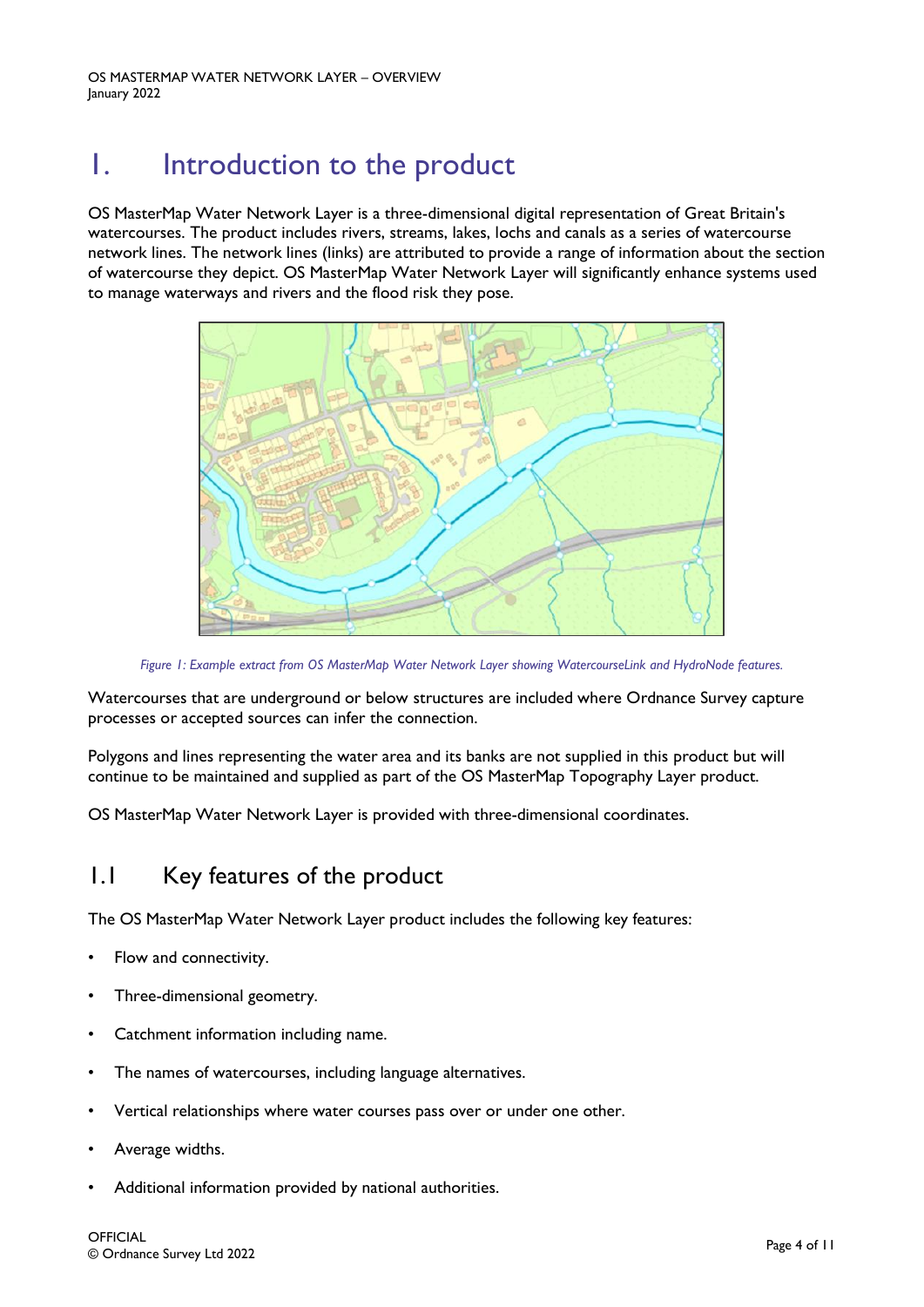## <span id="page-4-0"></span>1.2 Product applications

OS MasterMap Water Network Layer supports a wide range of customer applications that use geographic information. The product can be used alone or in combination with other Ordnance Survey products, such as OS MasterMap Topography Layer, OS MasterMap Imagery Layer and OS Terrain 5.

The OS MasterMap Water Network Layer product could be used for applications such as:

- Tracking water flows and contamination.
- Flood prediction, protection and response measures.
- Analytics and visual interpretation, particularly when used in combination with other Ordnance Survey products, for example, OS Terrain 5.
- The management of statutory directives relating to watercourses.
- Ecology studies, for example, species migration.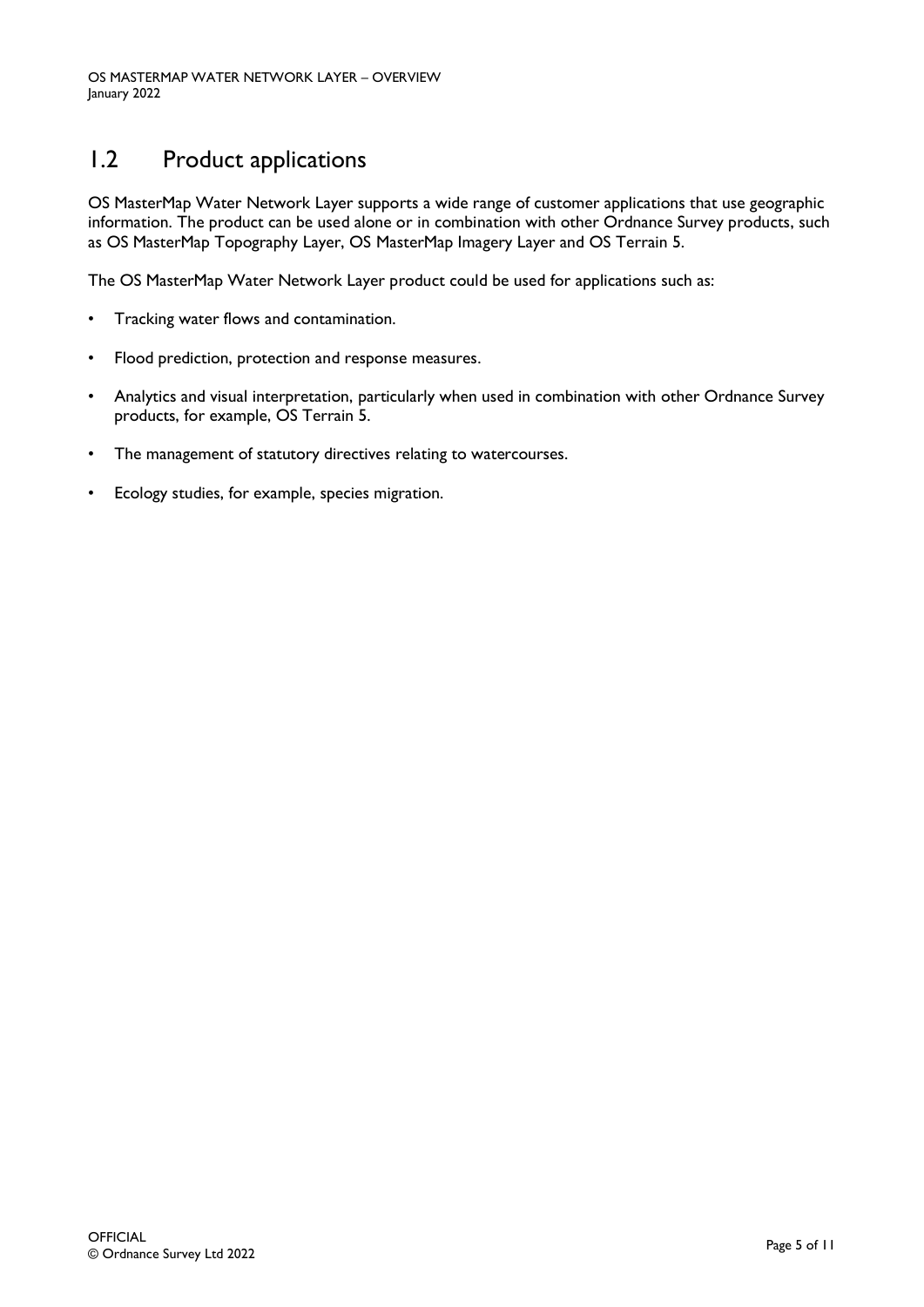# <span id="page-5-0"></span>2. Product details

### <span id="page-5-1"></span>2.1 Feature types in the product

OS MasterMap Water Network Layer features are classified into feature types. Each feature type has associated attribution, and further detail can be found in the product's [Technical Specification](https://www.ordnancesurvey.co.uk/business-government/tools-support/mastermap-water-support) [\(https://www.ordnancesurvey.co.uk/business-government/tools-support/mastermap-water-support\)](https://www.ordnancesurvey.co.uk/business-government/tools-support/mastermap-water-support), which is available on the OS website. The product has two core feature types: WatercourseLink and HydroNode.

#### <span id="page-5-2"></span>2.1.1 WatercourseLink feature

A WatercourseLink feature (Figure 2) represents the alignment of a watercourse; the majority have been derived from Ordnance Survey's detailed topographic data, made available to customers as the OS MasterMap Topography Layer product.

WatercourseLink features are split in the following circumstances:

- Where two or more watercourses meet
- Where the real-world-based attribution of a watercourse changes
- Where the name of a watercourse changes or ceases to apply

WatercourseLink features are not split where they pass under or over one another at different levels. They may be split where they pass into a culvert or tunnel or onto an aqueduct.

Height has been added to each vertex coordinate using the raw data used to create the OS Terrain height products.



*Figure 2: The WatercourseLink feature represents the alignment of watercourses.*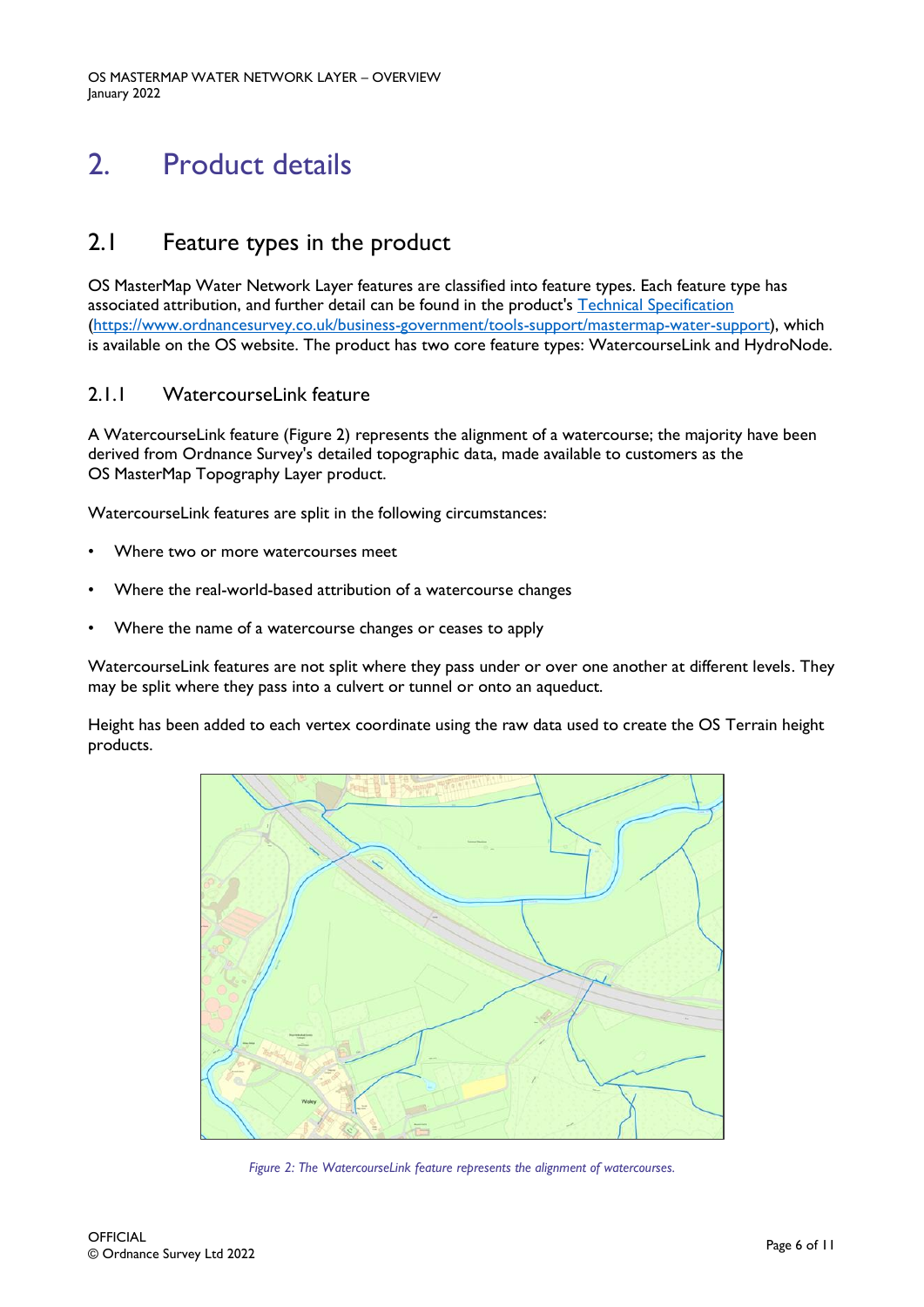#### <span id="page-6-0"></span>2.1.2 HydroNode feature

A HydroNode feature (Figure 3) explicitly represents the source, sink or junction of a watercourse. In addition, they record the location where any real-world-related attribution changes.

A HydroNode feature may only exist at the end point of a WatercourseLink feature. Height has been added to the coordinate for the HydroNode using the raw data used to create the OS Terrain height products.



*Figure 3: The HydroNode feature explicitly represents a watercourse's source and sink, and locations where junctions of watercourses exist.*

## <span id="page-6-1"></span>2.2 Standards

OS MasterMap Water Network Layer is based on the [INSPIRE Data Specification on Hydrography](https://inspire.ec.europa.eu/documents/Data_Specifications/INSPIRE_DataSpecification_HY_v3.1.pdf) [\(https://inspire.ec.europa.eu/documents/Data\\_Specifications/INSPIRE\\_DataSpecification\\_HY\\_v3.1.pdf\)](https://inspire.ec.europa.eu/documents/Data_Specifications/INSPIRE_DataSpecification_HY_v3.1.pdf), which itself is based on the ISO TC211 family of open standards.

## <span id="page-6-2"></span>2.3 Coordinate reference system

OS MasterMap Water Network Layer uses the British National Grid (BNG) spatial reference system. BNG uses the OSGB36 geodetic datum and a single Transverse Mercator projection for the whole of Great Britain. Positions on this projection are described using easting and northing coordinates in units of metres. The BNG is a horizontal spatial reference system only; it does not specify a vertical (height) reference system.

This water network product, unlike other OS MasterMap layers, contains height values for the geometry vertices. Several orthometric height datums are used in OS MasterMap data to define vertical spatial reference systems; the most common of these is Ordnance Datum Newlyn (ODN), which is used throughout mainland Britain. Height values on the features do not specify which vertical reference system is used, although information on the extents of additional datums can be provided.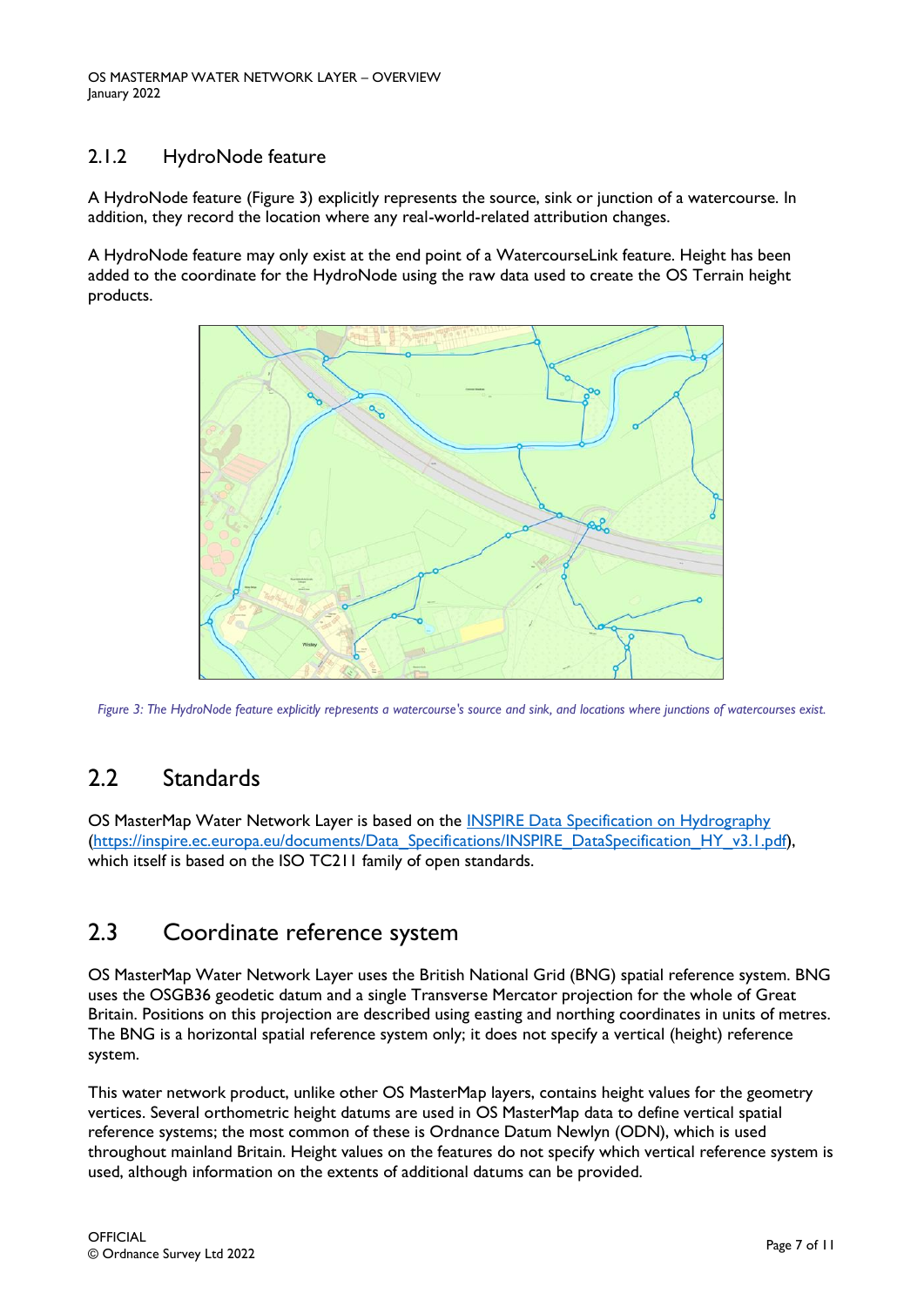OS MasterMap Water Network Layer is projected in the ESPG 7405 OSGB36/British National Grid + ODN. This projection is used as it specifies the Z value as ODN.

In the Geography Markup Language (GML) data, this is represented by reference to its entry in the EPSG [registry](http://www.opengis.net/def/crs/EPSG/0/7405) [\(http://www.opengis.net/def/crs/EPSG/0/7405\)](http://www.opengis.net/def/crs/EPSG/0/7405).

The GeoPackage product format is in the BNG projection (BNG: 27700).

The vector tiles product format is in the Web Mercator projection (EPSG:3857). This projection is a global coordinate reference system.

[A Guide to Coordinate Systems in Great Britain](https://www.ordnancesurvey.co.uk/documents/resources/guide-coordinate-systems-great-britain.pdf)

[\(https://www.ordnancesurvey.co.uk/documents/resources/guide-coordinate-systems-great-britain.pdf\)](https://www.ordnancesurvey.co.uk/documents/resources/guide-coordinate-systems-great-britain.pdf) is available on the OS website.

### <span id="page-7-0"></span>2.4 Product update schedule

OS MasterMap Water Network Layer is supplied to customers quarterly in January, April, July and October, incorporating any updates made by the revision programme.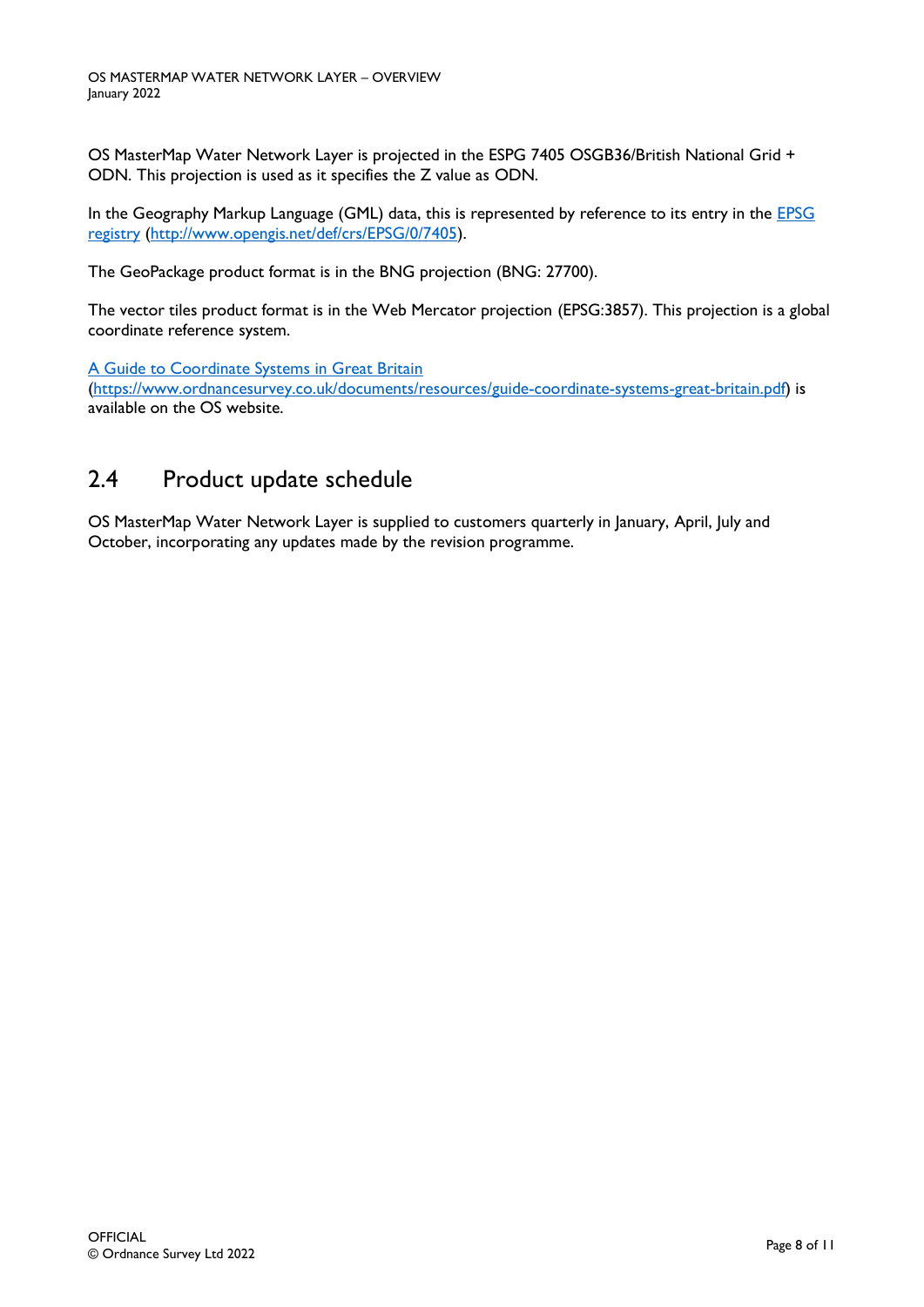# <span id="page-8-0"></span>3. Product supply

### <span id="page-8-1"></span>3.1 Available formats for the product

- Geography Markup Language (GML) 3.2.1, zipped using gzip
- GeoPackage file, zipped using gzip
- Vector tiles (MBTiles) file, zipped using gzip

### <span id="page-8-2"></span>3.2 Product supply mechanism

OS MasterMap Water Network Layer incorporates a web-based ordering system that allows customers to order their initial data supply and any updates, obtain price estimates and view details of their holdings on demand. The product is supplied as an online download. You can download data in various formats from the [OS Data Hub](https://osdatahub.os.uk/) [\(https://osdatahub.os.uk/\)](https://osdatahub.os.uk/).

### <span id="page-8-3"></span>3.3 Coverage and file size

For GML, OS MasterMap Water Network Layer is a national dataset and is maintained and supplied as 5km by 5km tiles of data. File size estimates can vary from about 1Kb compressed to about 780Kb (compressed). A full national supply will be approximately 1.25Gb compressed. Compression rates vary and are dependent on the size and content of a tile.

For GeoPackage and vector tiles, the coverage will be Great Britain (GB) only. The file size is 1.8Gb zipped for GeoPackage and 1.5Gb zipped for vector tiles.

## <span id="page-8-4"></span>3.4 Geographic chunking

To make the management of large areas easier, data is split into chunks, each of which covers a nominal square area or part of such a square or a nominated size. Chunk boundaries are imposed purely for the purpose of dividing large supply areas into pieces of a manageable size in a geographically meaningful way. Both full supply and updates are chunked.

The following steps describe how data is chunked into geographic areas.

- 1. The customer submits an area of interest (AOI).
- 2. The online system creates a grid covering the entire area based on specified size; any 5km by 5km chunk that intersects the AOI will be included in the order (Figure 4).
- 3. Each square grid forms a chunk file.
- 4. Each feature that intersects that square goes into the chunk file.
- 5. OS MasterMap Water Network Layer is supplied in 5km by 5km chunks.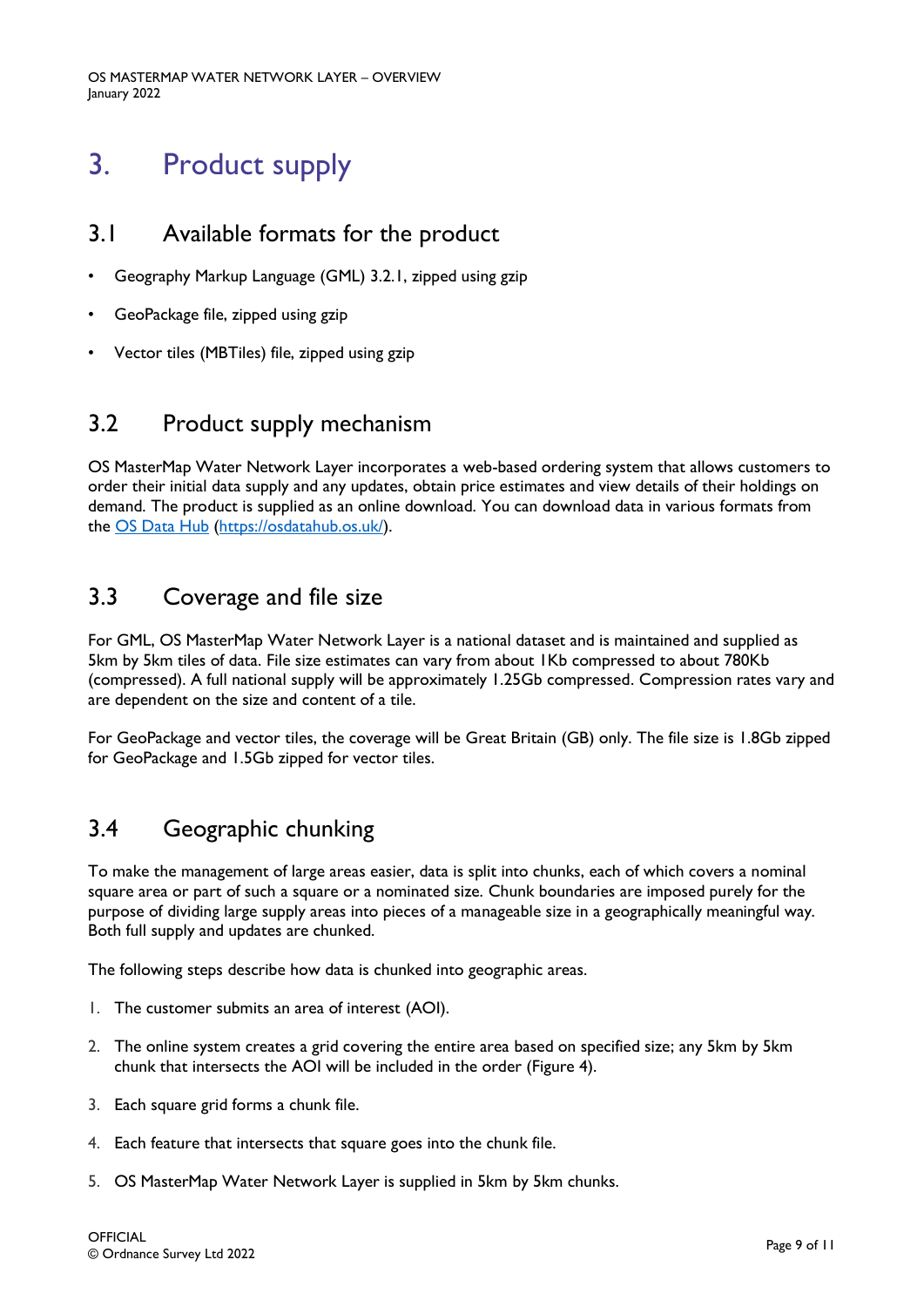

*Figure 4: Twelve chunks are created, one for every tile that is intersected by the area of interest (AOI).*

Where WatercourseLink features go over tile edges they are supplied in every chunk they intersect. Therefore, these features will be duplicated. Systems reading OS MasterMap data must identify and provide the option to remove these duplicate features.

Empty chunks are not supplied; that is, if a chunk contains no information relating to a customer's selected themes, then it would be an empty file and it would not be supplied.

## <span id="page-9-0"></span>3.5 Change-only update

OS MasterMap Water Network Layer change is supplied on a chunk basis. When a feature is changed, all chunks that contain that feature are flagged as containing an update. Within an updated chunk, all features are supplied whether changed or not. Inspection of the individual metadata attributes can highlight whether any individual feature has been updated.